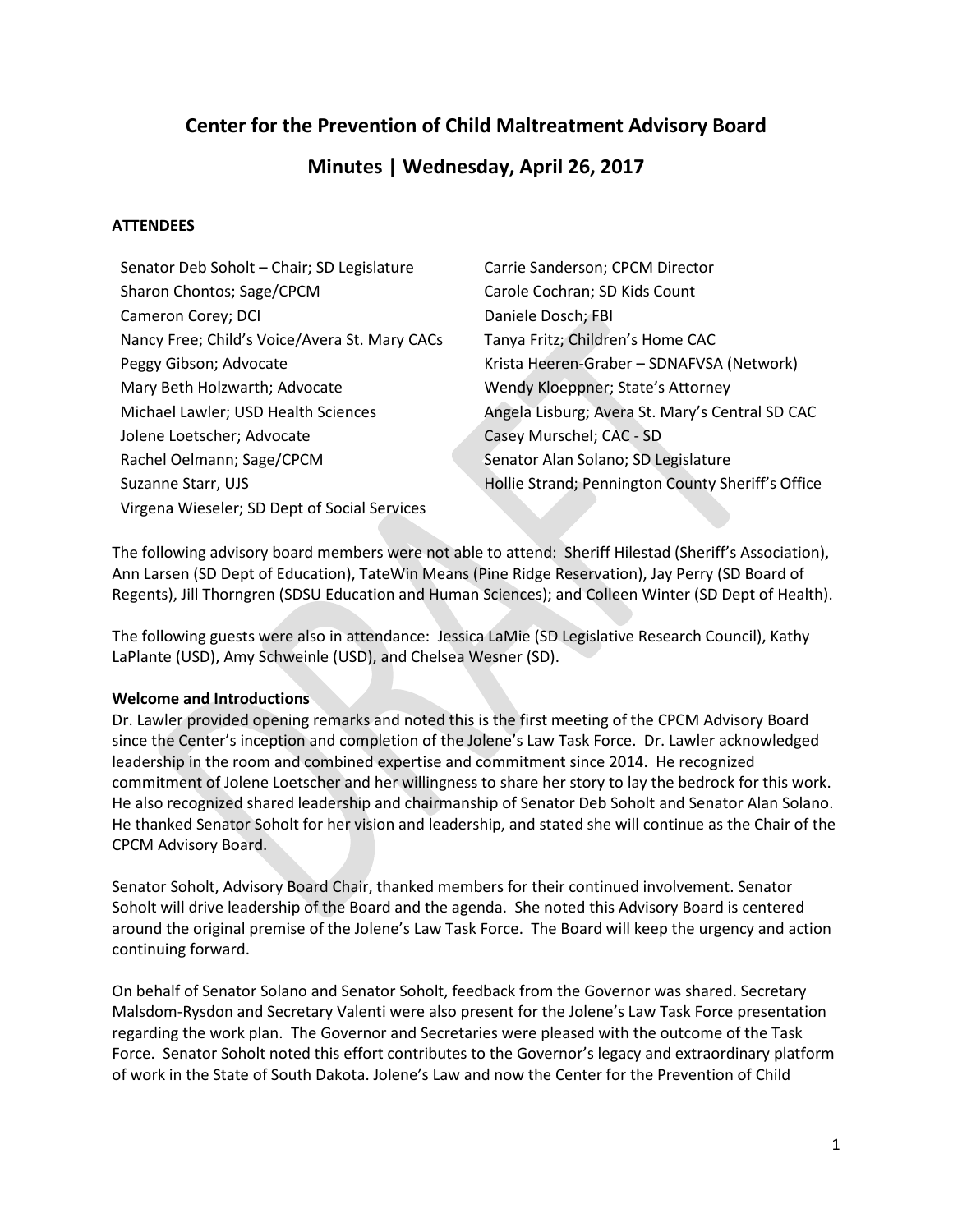Maltreatment serves as an example of how work can continue through to the community from legislative roots.

Senator Soholt recognized the new Center director, Carrie Sanderson, and acknowledged her background, expertise, and applied approach. The Center has retained Sage Project Consultants for project management support.

The branding and imaging for the group will be a subject of continued discussion; we want to maintain legacy of Jolene's leadership and 'face' to the work and will evaluate that naming/branding in that context.

### **Special Award**

Tanya Fritz awarded Casey Murschel the Children's Home Society award – Partners in Protecting Kids Award. Tanya acknowledged personal and professional commitments to children throughout the many facets of her life, and her commitment to always 'show up' and give it her best. Tanya recognized Casey's skill of understanding timing, her patience, and her relationship-building. Tanya noted her gratefulness to Casey's commitment to protecting kids for our state.

## **USD Center for the Prevention of Child Maltreatment**

Carrie provided her background as well as her devotion to being an advocate for South Dakota's children. She graduated from USD with a JD and MPA (Masters in Public Administration). She worked as the Executive Director for the SD Association of County Officials and therefore has experience with lobbying and education, as well as relationship-building within the county system. From there she went into private practice. She chaired the Board of Mental Health and worked on the STOP DUI and drug court teams in Pierre. She then worked at the US Attorney's Office and focused on violent crime prosecution in Indian Country. Carrie explained her transition from practicing attorney to Center Director and the events that shaped that transition.

Carrie made the following updates regarding the Center:

- The goal is to move the 10-year plan forward. She encouraged members to look at the plan as a working document. Currently the charge is focused on child sexual abuse in SD, and how to prevent it. This mission will expand to child maltreatment more broadly.
- The Center is located with USD; the physical office is in Sioux Falls. Professionally, it's a good spot for us to make inroads and communicate with professionals around the state and the area.
- The Director is responsible for organizing the information that the workgroups are putting together, and can assist with providing resources needed to accomplish goals. USD is welcome and open to sharing professionals. They will also be looking for an office manager for the Center who will aid in scheduling, budgeting, creating and maintaining an online presence, grant tracking, and other duties. Carries has submitted a job description to the SD BOR and hopefully will post soon/onboard this summer.
- The Center will continue to use Sage Project Consultants to facilitate meetings and continue to work on the work plan and fund development.
- Center infrastructure is in development; will have its own phone and website in the future.
- The work itself will only move forward with the support of the Advisory Board members. Carrie acknowledged the membership of the group will ensure continuity, and that each member is vital to this effort.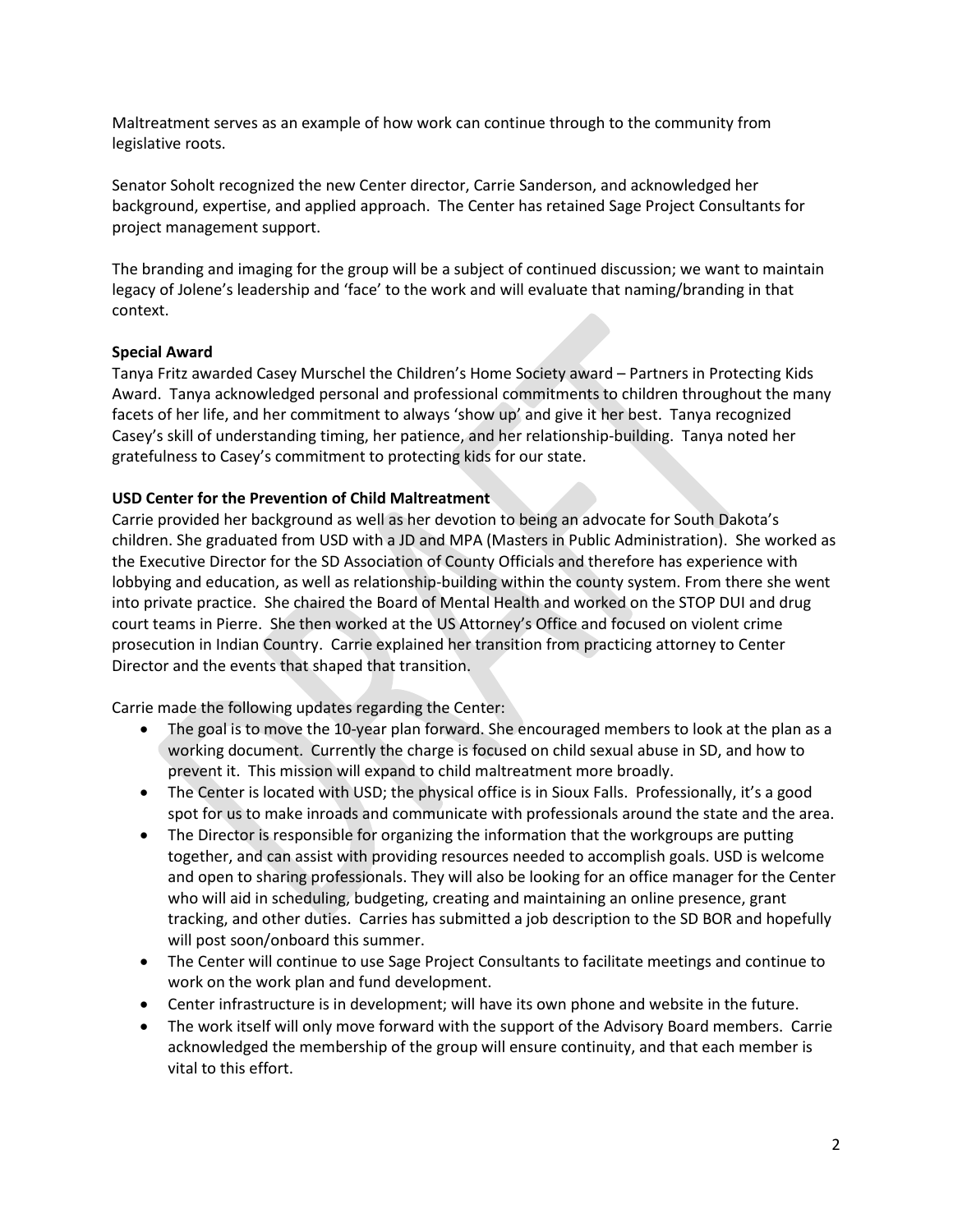- The Advisory Board will hold quarterly meetings in April, August, November, and one during legislative session. The next meeting is August 15 (Tuesday) in Chamberlain and Thursday, November 16 (week before Thanksgiving) also in Chamberlain.
- The Board will plan to set bylaws and operating rules in August.
- The Center will carefully discern and consider branding and image. They will utilize resources they have at the University including website resources, their marketing department, and some of their branding. At this point, the business cards or documents will initially have a major USD presence. This will shift once we develop our own brand. The goal is to be independent with a USD supporting role.
- Senator Soholt remarked that the initial USD branding is not to imply it is a USD-exclusive activity; it is a statewide effort and everyone is welcome at this effort. Dr. Lawler echoed this sentiment. Efforts will be paved to ensure the Center is recognized as an independent center among statewide and national audiences.
- Board will be tasked to help define web content.

# **CPCM Advisory Board Mission, Vision, and Values/Principles**

Jolene's Law Task Force was disbanded at the end of 2016 once the 10-year work plan was completed. The Task Force members as well as Mary Beth Holzwarth were invited to serve on the CPCM Advisory Board. In order to launch this effort, the Board began defining the CPCM vision, mission, principles, and Board ground rules in working together.

Below is just a start and will be refined before the August Board meeting.

*Vision:* To end child maltreatment, beginning with child sexual abuse, in South Dakota.

*Mission:* The mission is to know about, respond to, and prevent all forms of child maltreatment in South Dakota. -or- The Center for the Prevention of Child Maltreatment's mission is to stop all maltreatment against South Dakota children in order to foster resilient and families.

## *Principles:*

- o The Center for the Prevention of Child Maltreatment at USD will be the driving force to coordinate the work plan and remove barriers to completing objectives.
- o The implementation of the work plan will require a collaborative effort between agencies across the state. Collaboration with tribal partners in the planning, execution and evaluation will be integral to the plan's success.
- $\circ$  All efforts materials, programming and training will ensure that the diversity of our state is reflected and that outcomes are culturally inclusive.
- $\circ$  The Center's Advisory Board will be comprised of many of the stakeholders across the state to ensure continuity and sense of urgency.
- o The Center will promote awareness and understanding of poly-victimization.
- $\circ$  The collaborative efforts of the Center and its stakeholders will promote healing and safe, stable, and nurturing relationships and environments.
- $\circ$  Our efforts will give a voice to children making it safe for kids to tell.
- o The Center's efforts will assist South Dakota communities an environment that promotes prevention and healing through trauma-informed strategies.
- o The collaborative efforts will address historical trauma.
- o The foundation of CPCM and its partners' projects begins with good data.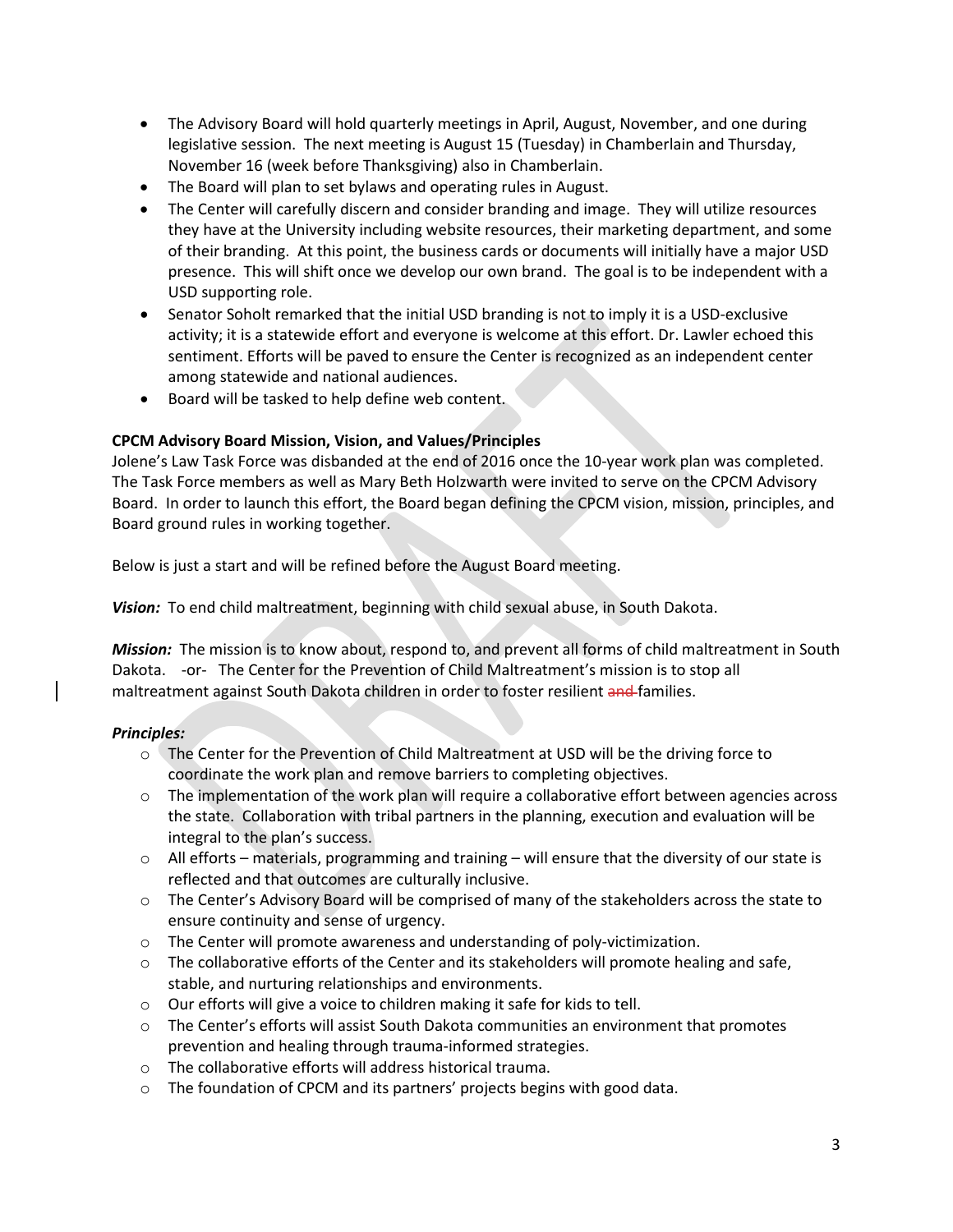- $\circ$  The Board will include anybody that cares about this issue to work towards a common goal alongside us.
- $\circ$  CPCM and its partners will promote and implement evidence-based, promising practice, and best practice solutions.
- $\circ$  CPCM's goal is to improve the health and well-being of South Dakota children and families.

*Board Ground Rules.* The ground rules in which the Board members will work with each other and the Center's director and staff will be as follows:

- $\circ$  Include the Center Director regarding communication about objectives in the work plan.
- $\circ$  Be timely and honest in communication. Know and communicate limits to set realistic expectations.
- $\circ$  Collaborate with the partners at the table, particularly in the pursuit of sponsored funding. Disclose conflicts as they arise, and work through them for the good of the mission of the Center.
- o Work in concert with identified leads.
- o Foster health of all organizations that are involved.
- o Supplement and support in the spirit of collaboration.
- o Work with integrity and transparency.
- o Be responsive to what works and what doesn't work in implementation.
- o Leverage trauma- and poverty-informed practices.
- o Focus on policy and process (versus personality).
- o Include voices from Indian country make a concerted effort to invite and engage.

### **Grant Strategies**

Rachel (Sage) issued a CPCM Funding Opportunity Research document which documented 44 federal grants, corporate foundations, and private foundations in addition to listing local and regional foundations. The Board agreed to work together in searching for grants and developing proposals aligned with the Jolene's Law 10-year work plan objectives. Refer to attached grant search report.

Two grants were highlighted. The first is the FY 2017 Vision 21: Linking Systems of Care for Children and Youth State Demonstration Project (Dept of Justice/Office of Justice Programs/Office for Victims of Crime). The SD Department of Social Services has agreed to be the fiscal agent. The focus of the grant application will be Goal A.1 – A.3 from the 10-year work plan: single point database. The Phase 1 award is \$500,000 per year during the 15-month planning phase. If successful, Phase II is 5 years to implement the plan. The Vision 21 approach will ensure that every child entering any of the participating systems is assessed for victimization, that children and their families are provided comprehensive and coordinated services to fully address their needs, and that practices and policies are established to sustain this approach long-term. Second time this grant has been issued; first awards made in 2014. \$500,000 to both Montana and Virginia. The grant is due May 11, 2017.

The second highlighted grant was presented by Dr. Kathy LaPlante and Dr. Chelsea Wesner, USD. They submitted a grant in March 2017 under the CPCM umbrella. The National Quality Improvement Center (QIC) for Prevention Services and Interventions in Indian Country (Dept of Health and Human Services – Administration for Children and Families, Children's Bureau) is a five-year cooperative agreement beginning September 2017 and ending September 2022. The purpose is to establish a national QIC on the prevention and intervention of child maltreatment in American Indian and Alaska Native community. USD would provide technical assistance and capacity building for 2 – 5 tribal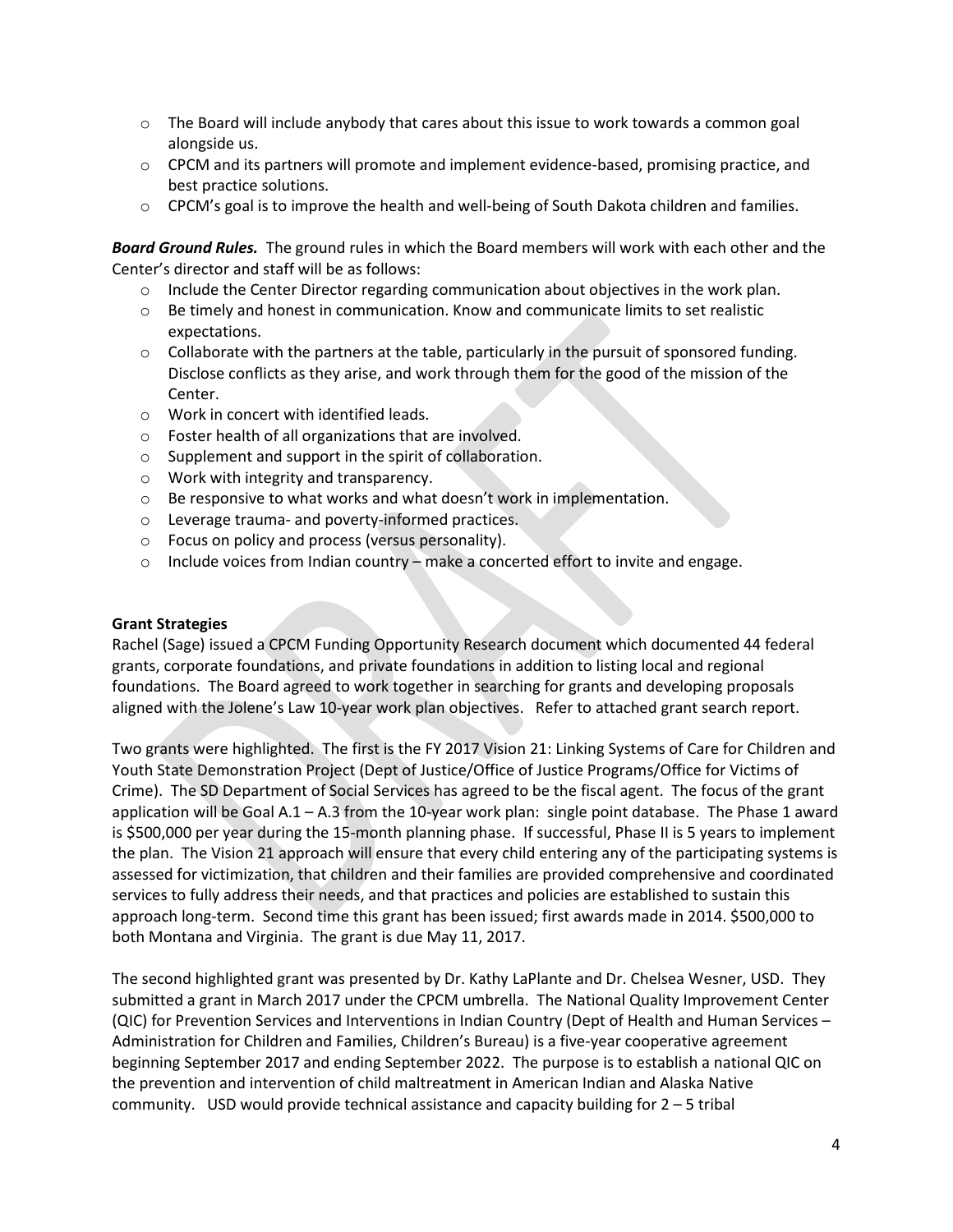demonstration projects. The research question proposed was "What are the jurisdictional, programmatic, and community awareness combinations that lead to system-wide prevention and intervention of child maltreatment in Indian Country?" The total award would be \$9 million. USD should know the outcome of the application this summer.

## **Multidiscipline Team (MDT) Process Map**

The Board walked through the MDT process and identified challenges within the process. The Board members recognized the process differs with each MDT. Cam walked through the NE SD MDT pilot process that relies on a strong teamwork approach of Child Protection Services, local law enforcement, Division of Criminal Investigation, Child Advocacy Center, mental health, States Attorney, and other stakeholders that support the victim and his/her family. The team will meet to manage cases several times per month. The resulting action plan of the discussion will be to:

- Create a process map that recognizes variations of current processes.
- Identify problems and / or barriers and begin addressing at a regional level.
- Identify best practices from the NE SD pilot and communicate and translate to other MDTs.
- Define common language.

### **Objective Updates**

Board members provided the following update on objective progress:

- **Carole Cochran | Single point data collection and analysis**. Goals A.1 A.3 were not funded by the VOCA funds as we originally assumed last fall. The SD DSS – CPS is applying for the Vision 21 grant (see above) with Kids Count/USD as a subcontractor. The focus will be determining feasibility and structure of the single point data collection.
- **Dr. Nancy Free and Angela Lisburg | Pediatric sexual assault kits**. Dr. Free and Angela identified a kit they approve and it is cost effective. Dr. Free will connect with Colleen and Linda regarding next steps and clarifying questions.
- **Sharon Chontos |SANE training.** Sharon summarized the SANE-P information gathering teleconference on March 23<sup>rd</sup>, 2017. The attendees on the call were Sharon, Scarlett Bierne (DOH), Casey Murschel (CAC-SD), Tonya Ellingson (SANE- A; Avera McKennan Hospital), and Sandra Ruesch (SANE-A; Brookings Health System). There are currently eight (8) certified SANE-A nurses in South Dakota. Five (5) are located in Sioux Falls, and one each in Brookings, Aberdeen, and Pine Ridge. There are no certified SANE-P nurses in the state. Angela recommended CPCM and DOH should collaborate to increase the number and capacity of SANE, specifically SANE-P personnel, in the state. The CAC providers work business hours (M-F 8 a.m. – 5 p.m.). Although they do take calls and perform exams after business hours, additional competent SANE-P nurses would prevent burnout of CAC personnel, particularly if handoffs are seamless. The Board addressed challenges including:
	- $\circ$  Understanding of acute situation and what needs to be done. Additionally, referrals are dropped at times between the medical providers, law enforcement, and CACs. Law enforcement and medical providers need to ensure a forensic exam as well as a headto-toe medical exam and comprehensive services provided by the CAC are completed;
	- o Lack of comfort and information/know-how by medical providers;
	- o Fear and comfort of having to appear in a court of law to talk about a kit;